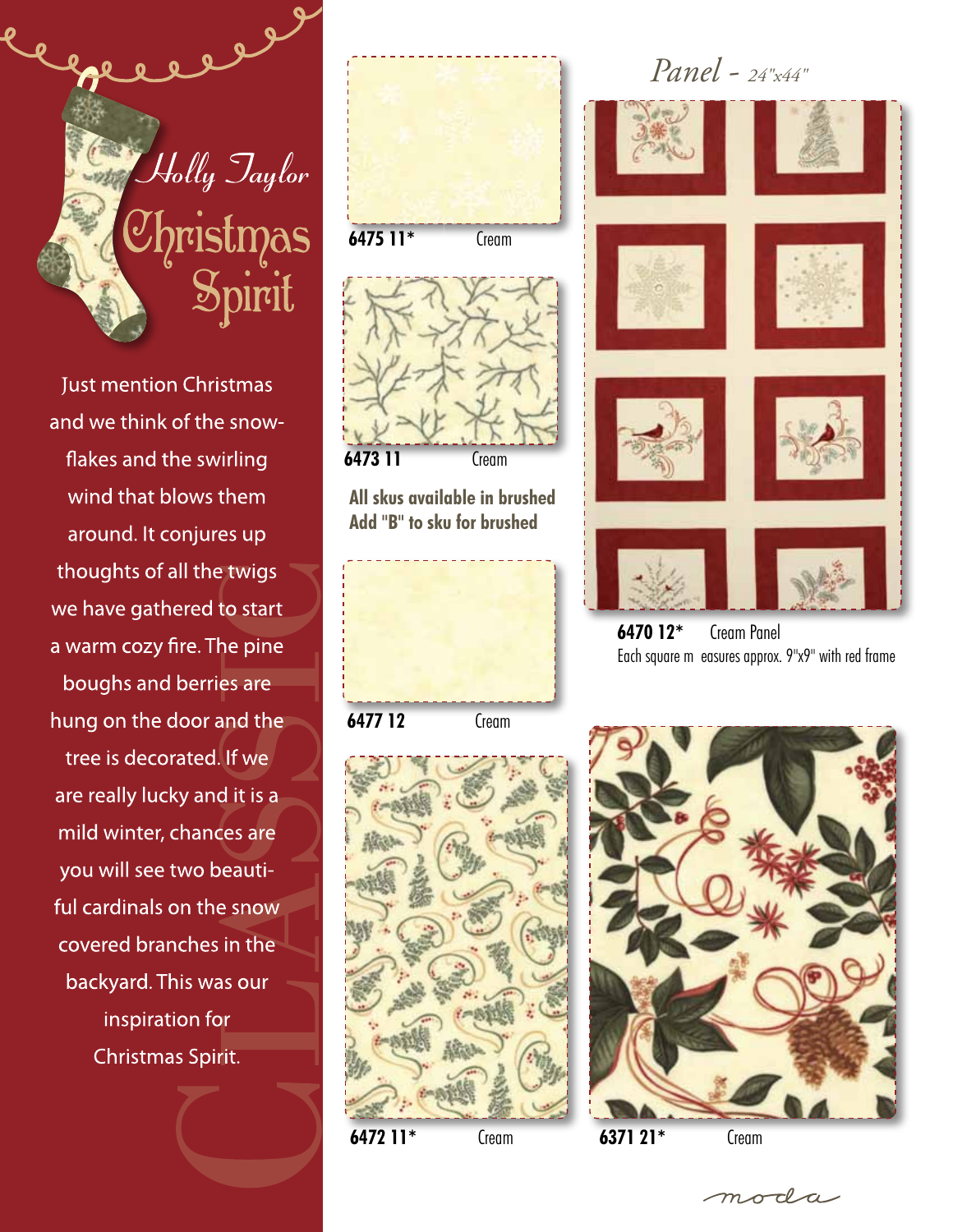

**6471 11\*** Cream **6474 11\*** Cream



**6475 19\*** Garnet

moda







**6472 19** Garnet



**6371 29\*** Garnet

**6471 19** Garnet





Antler Quilt Designs AQD 0220 or AQD 0220G – Mystical Size: 63"x 79"  *One layout shown here. Pattern has 6 differnet layouts for endless possibilites* 

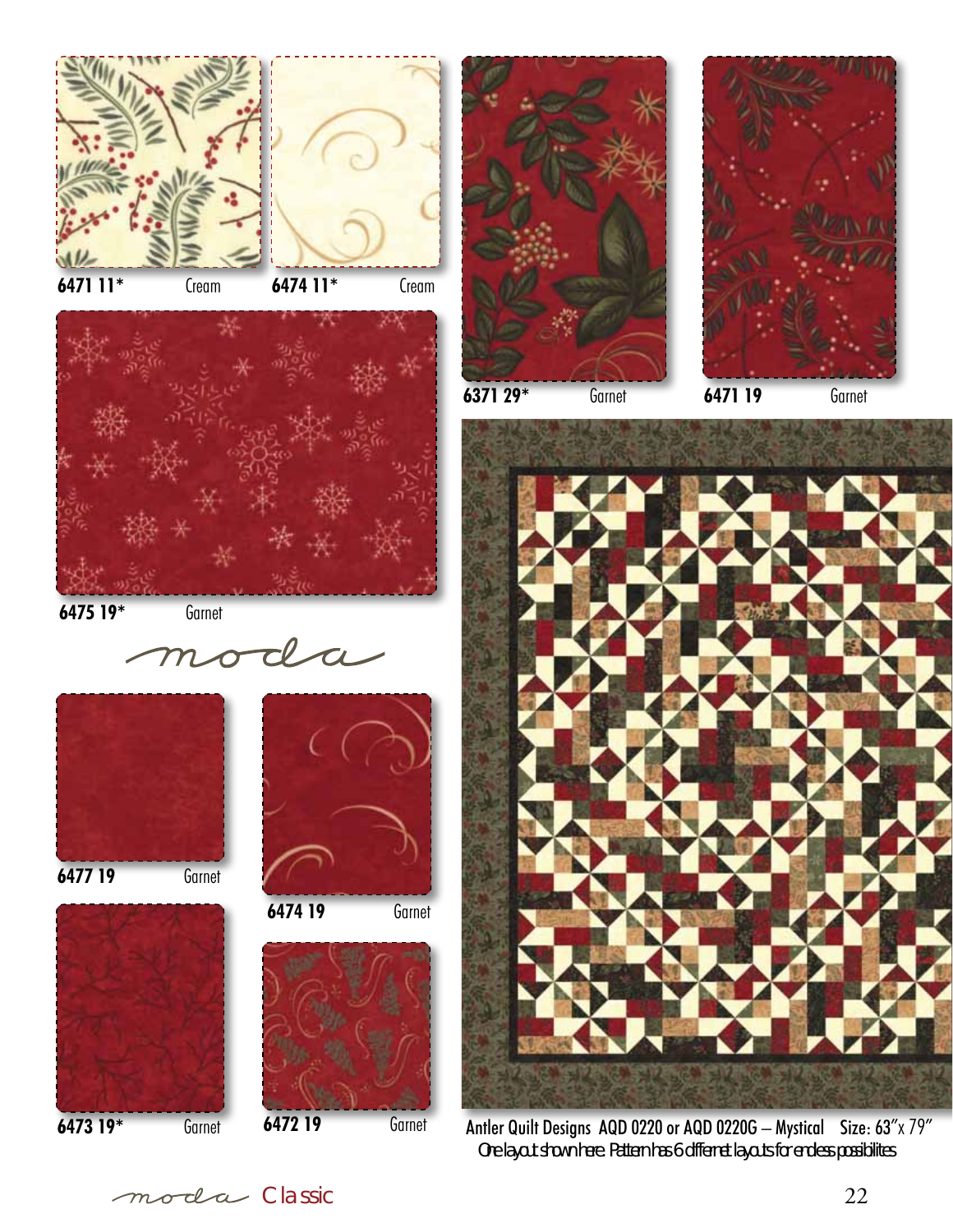

Mountainpeek Creations MPC 360 or MPC 360G – Times 3 Size: 53½"x 71½"









**6371 25** Grain



**6472 15** Grain





**6471 15\*** Grain